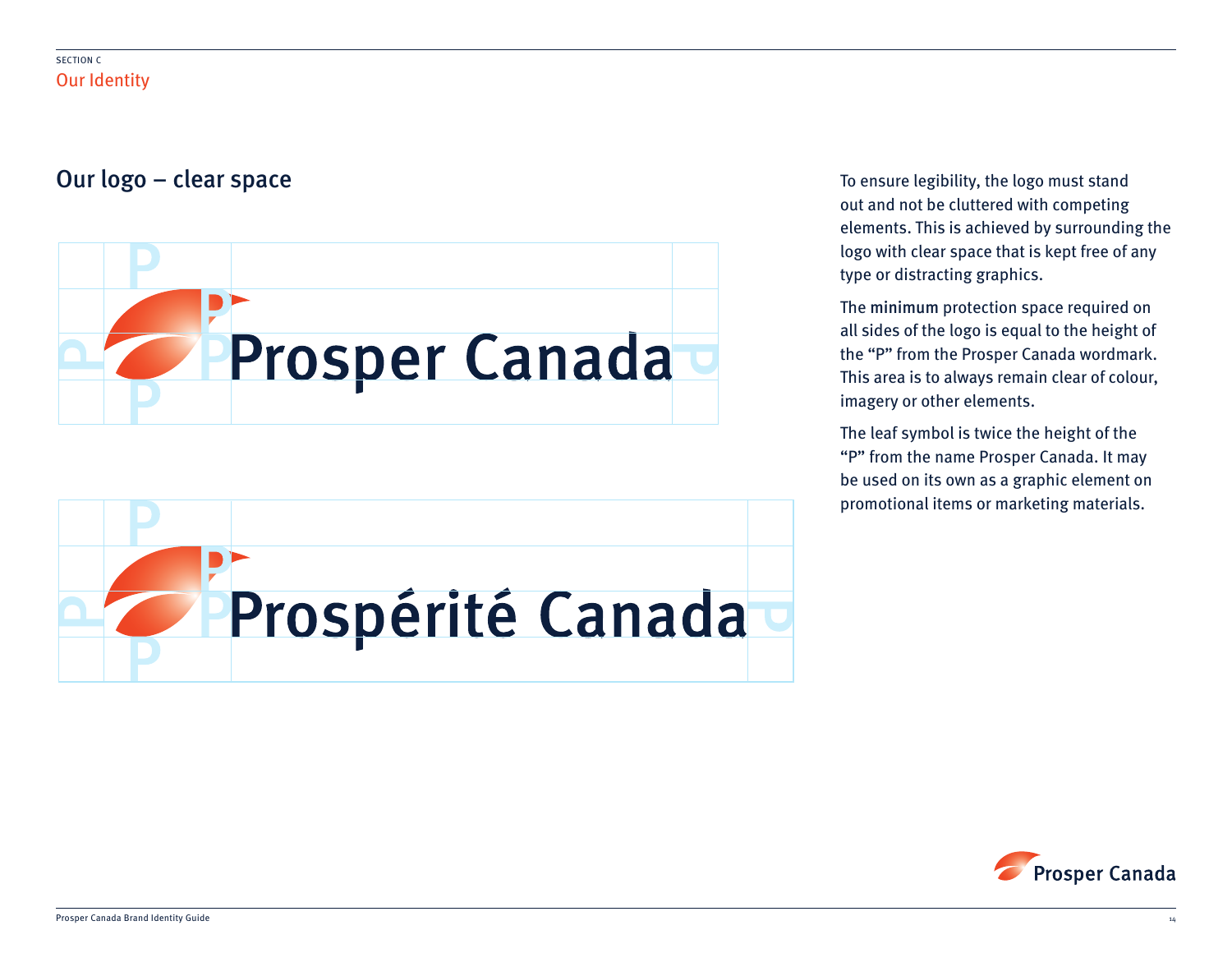

**Minimum size**



**for print reproduction**

**90 pixels**

**for on screen usage**

**Prosper Canada** 

Prosper Canada

**.75 inches for promotional items only**

To ensure legibility, we have set the minimum sizes for the reproduction of our logo.

The minimum size is 1.25 in. (32 mm) or 90 pl. wide.

For promotional items such as pens, the logo may not be smaller than .75 in. (19 mm) wide. Do not use the logo at this size on any other and the state of the set of the set of the set of the set of the set of the set of the set of the set of the se<br>Applications the set of the set of the set of the set of the set of the set of the set of the set of the set o